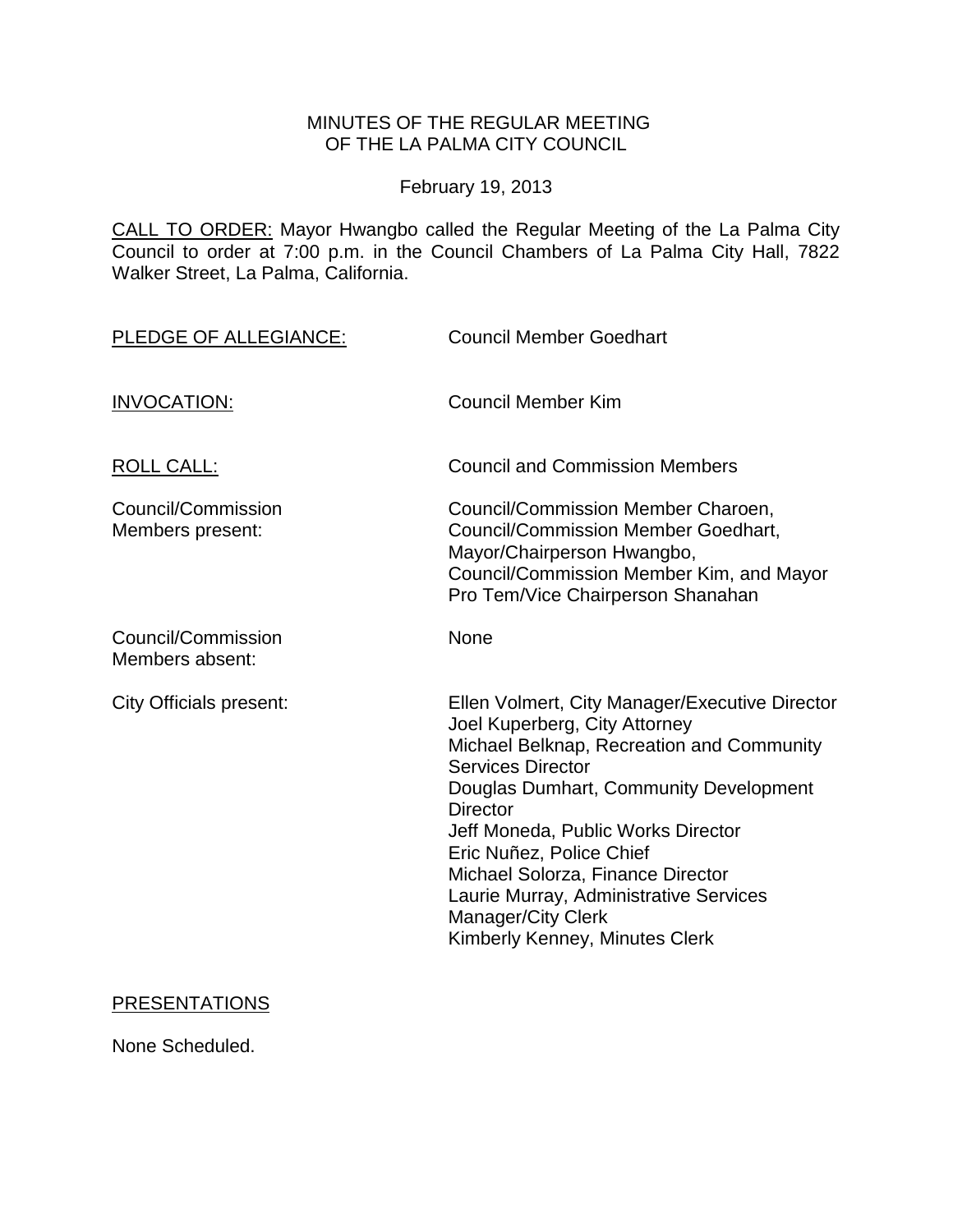#### [ORAL COMMUNICATIONS](http://lapalma.granicus.com/MediaPlayerFrameHandler.php?view_id=&clip_id=722&meta_id=93457)

No members of the public wished to speak.

#### [RECESS THE CITY COUNCIL AND CONVENE AS THE CITY OF LA PALMA AS](http://lapalma.granicus.com/MediaPlayerFrameHandler.php?view_id=&clip_id=722&meta_id=93459)  [SUCCESSOR AGENCY TO THE COMMUNITY DEVELOPMENT COMMISSION AT](http://lapalma.granicus.com/MediaPlayerFrameHandler.php?view_id=&clip_id=722&meta_id=93459)  [7:04 P.M.](http://lapalma.granicus.com/MediaPlayerFrameHandler.php?view_id=&clip_id=722&meta_id=93459)

Administrative Services Manager/City Clerk Murray stated, "The City Council will now recess and convene as the Successor Agency to the Dissolved Community Development Commission of the City La Palma, and then recess and convene as the Planning Commission. Members of the La Palma City Council receive no compensation or stipend as a result of convening or participating in either the Successor Agency or Planning Commission meetings, or otherwise as serving as members of the Successor Agency or Planning Commission."

#### [CONSENT CALENDAR](http://lapalma.granicus.com/MediaPlayerFrameHandler.php?view_id=&clip_id=722&meta_id=93461)

A. Approval of Successor Agency Minutes

Approve the Minutes of the February 5, 2013, Regular Meeting of the Successor Agency.

B. Approval of Register of Demands

Resolution No. SA 2013-03 approving the Successor Agency Register of Demands for February 19, 2013.

Council Member Charoen made a motion to approve Consent Calendar Items A and B.

The motion was seconded by Mayor Pro Tem Shanahan and carried on the following vote:

- AYES: Council Member Charoen, Council Member Goedhart, Mayor Hwangbo, Council Member Kim, and Mayor Pro Tem Shanahan
- NOES: None

#### PUBLIC HEARINGS

None Scheduled.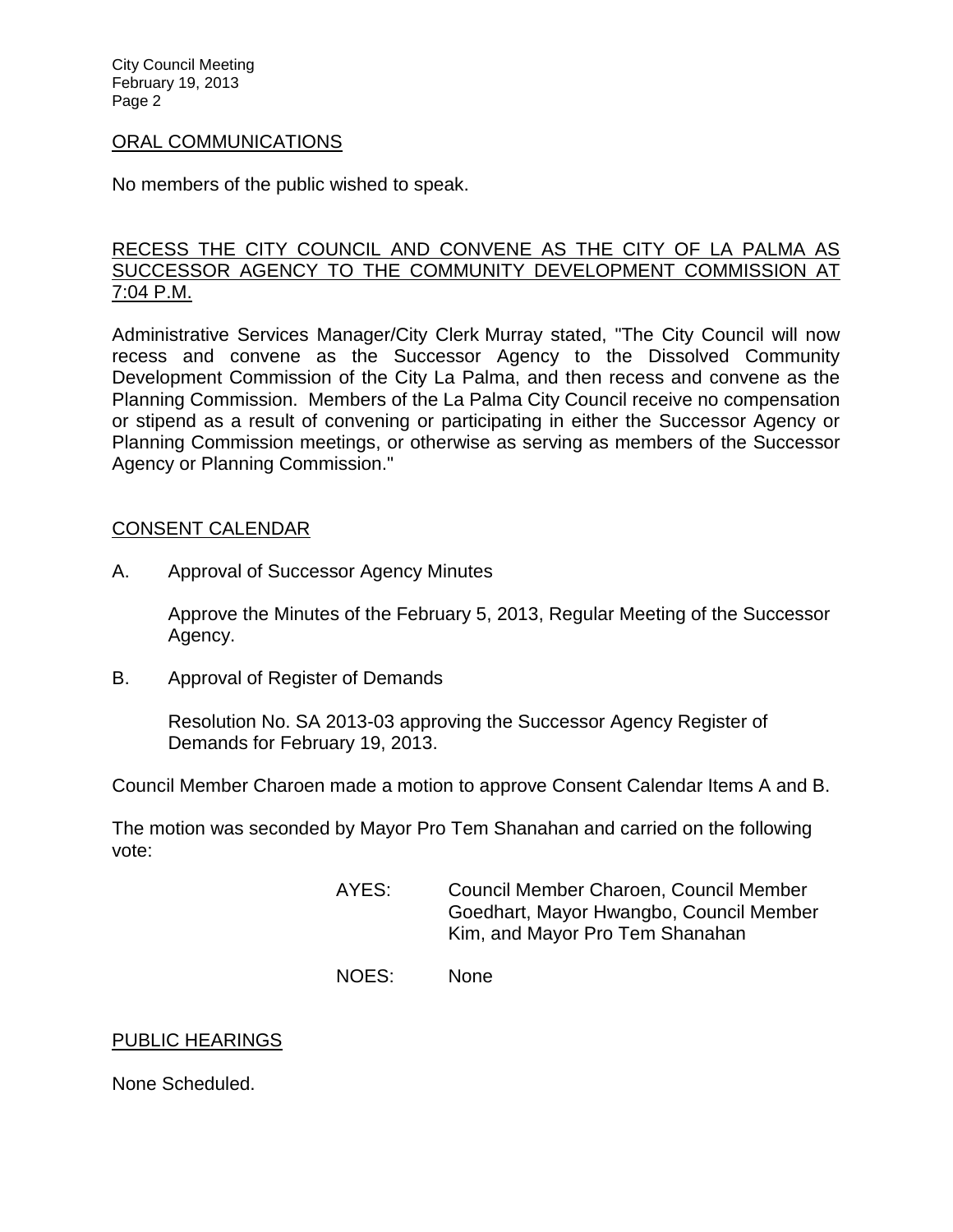#### REGULAR ITEMS

None Scheduled.

# [ADJOURN THE SUCCESSOR AGENCY AND CONVENE AS THE PLANNING](http://lapalma.granicus.com/MediaPlayerFrameHandler.php?view_id=&clip_id=722&meta_id=93465)  [COMMISSION AT 7:05 P.M.](http://lapalma.granicus.com/MediaPlayerFrameHandler.php?view_id=&clip_id=722&meta_id=93465)

#### [CONSENT CALENDAR](http://lapalma.granicus.com/MediaPlayerFrameHandler.php?view_id=&clip_id=722&meta_id=93466)

PL-1. Approval of Planning Commission Minutes

Approve the Minutes of the February 5, 2013, Regular Meeting of the La Palma Planning Commission.

Vice Chairperson Shanahan made a motion to approve Consent Calendar Item PL-1.

The motion was seconded by Commission Member Kim and carried on the following vote:

> AYES: Commission Member Charoen, Commission Member Goedhart, Chairperson Hwangbo, Commission Member Kim, and Vice Chairperson Shanahan

NOES: None

#### [PUBLIC HEARINGS](http://lapalma.granicus.com/MediaPlayerFrameHandler.php?view_id=&clip_id=722&meta_id=93469)

- PL-2. [Ordinance Adding and Amending Certain Provisions within Chapter 26 of the La](http://lapalma.granicus.com/MediaPlayerFrameHandler.php?view_id=&clip_id=722&meta_id=93470)  [Palma City Code to Provide a Process for Making Reasonable Accommodation](http://lapalma.granicus.com/MediaPlayerFrameHandler.php?view_id=&clip_id=722&meta_id=93470)  [to Land Use and Zoning Decisions and Procedures Regulating the Citing,](http://lapalma.granicus.com/MediaPlayerFrameHandler.php?view_id=&clip_id=722&meta_id=93470)  [Funding, Development, and Use of Housing Matters for People with Disabilities](http://lapalma.granicus.com/MediaPlayerFrameHandler.php?view_id=&clip_id=722&meta_id=93470) 
	- a) [Chairperson Hwangbo opened the Public Hearing at 7:05 p.m.](http://lapalma.granicus.com/MediaPlayerFrameHandler.php?view_id=&clip_id=722&meta_id=93471)
	- b) Associate Planner [Hutter gave the Staff Report](http://lapalma.granicus.com/MediaPlayerFrameHandler.php?view_id=&clip_id=722&meta_id=93472)
	- c) [Public Input](http://lapalma.granicus.com/MediaPlayerFrameHandler.php?view_id=&clip_id=722&meta_id=93473)

No members of the public wished to speak

d) [Chairperson Hwangbo closed the Public Hearing at 7:15 p.m.](http://lapalma.granicus.com/MediaPlayerFrameHandler.php?view_id=&clip_id=722&meta_id=93474)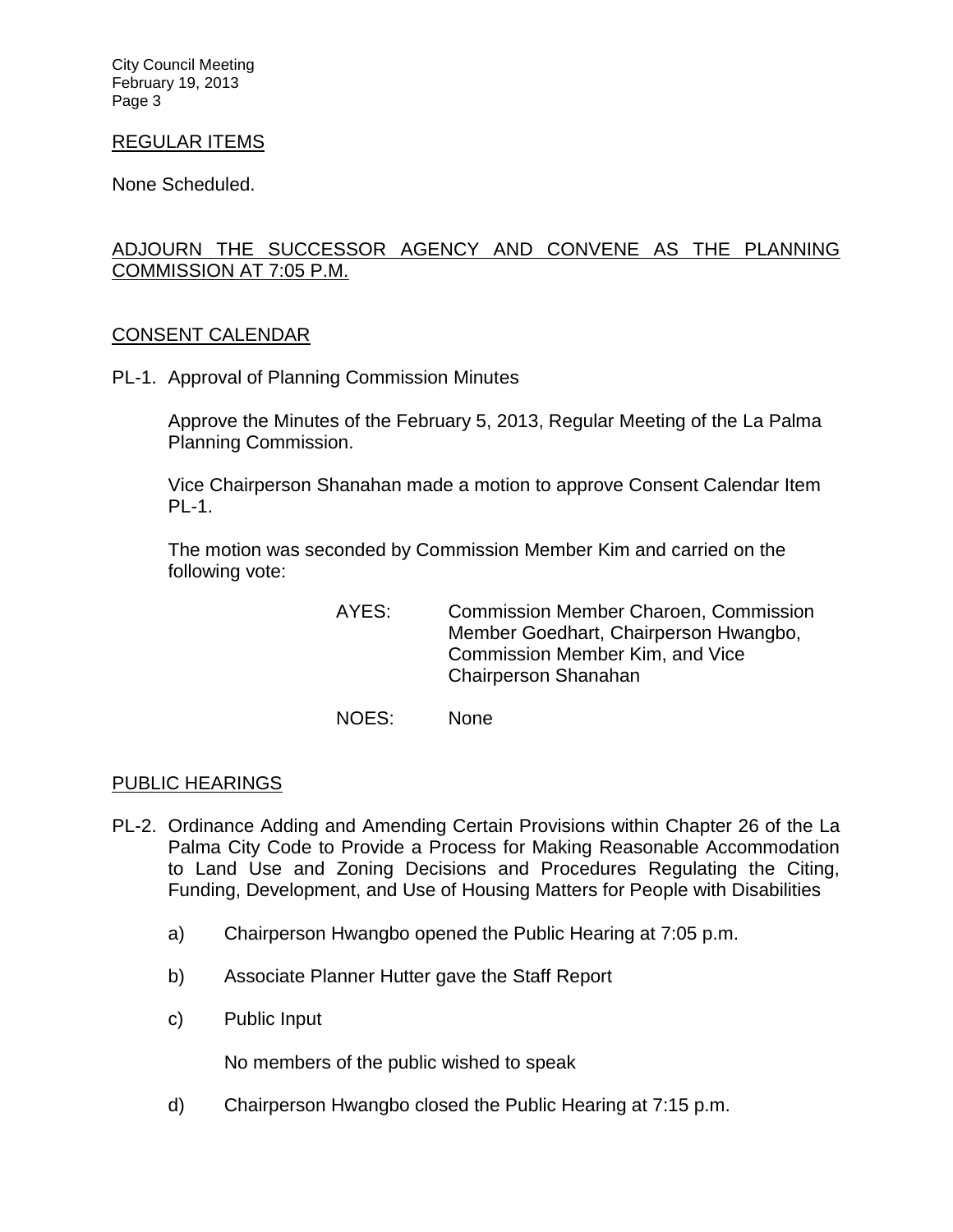e) [Commission Comments and Questions](http://lapalma.granicus.com/MediaPlayerFrameHandler.php?view_id=&clip_id=722&meta_id=93475) 

Discussion ensued regarding establishing fees to cover the costs of the Planning Department's review.

City Attorney Kuperberg responded that a fee is allowed; however, due to the nature of the matter, it may be prudent to waive any fees.

f) Adopt Resolution No. PC 2013-01 recommending that the City Council approve an Ordinance of the City Council of the City of La Palma adding and amending certain provisions within Chapter 26 of the La Palma City Code to provide a process for making reasonable accommodation to land use and zoning decisions and procedures regulating the citing, funding, development, and use of housing designed for, intended for occupancy by, or for supportive services for, persons with disabilities in the "Single-Family District Residential (R-1)" and "Multiple Family Residential District (R-3) and "Village Residential Overlay District (VO)"

Chairperson Hwangbo made a motion to adopt Resolution No. PC 2013- 01 recommending that the City Council approve an Ordinance of the City Council of the City of La Palma adding and amending certain provisions within Chapter 26 of the La Palma City Code to provide a process for making reasonable accommodation to land use and zoning decisions and procedures regulating the citing, funding, development, and use of housing designed for, intended for occupancy by, or for supportive services for, persons with disabilities in the "Single-Family District Residential (R-1)" and "Multiple Family Residential District (R-3) and "Village Residential Overlay District (VO)".

The motion was seconded by Commission Member Kim and carried on the following vote:

- AYES: Commission Member Charoen, Commission Member Goedhart, Chairperson Hwangbo, Commission Member Kim, and Vice Chairperson Shanahan
- NOES: None
- PL-3. [Ordinance Adding and Amending Certain Provisions within Chapter 26 of the La](http://lapalma.granicus.com/MediaPlayerFrameHandler.php?view_id=&clip_id=722&meta_id=93477)  [Palma City Code to Subject Permanently Sited Manufactured Homes on Lots](http://lapalma.granicus.com/MediaPlayerFrameHandler.php?view_id=&clip_id=722&meta_id=93477)  [Zoned For Single-Family Dwellings to the Same Rules as Site-Built Homes in the](http://lapalma.granicus.com/MediaPlayerFrameHandler.php?view_id=&clip_id=722&meta_id=93477)  ["Single-Family District Residential \(R-1\)"](http://lapalma.granicus.com/MediaPlayerFrameHandler.php?view_id=&clip_id=722&meta_id=93477)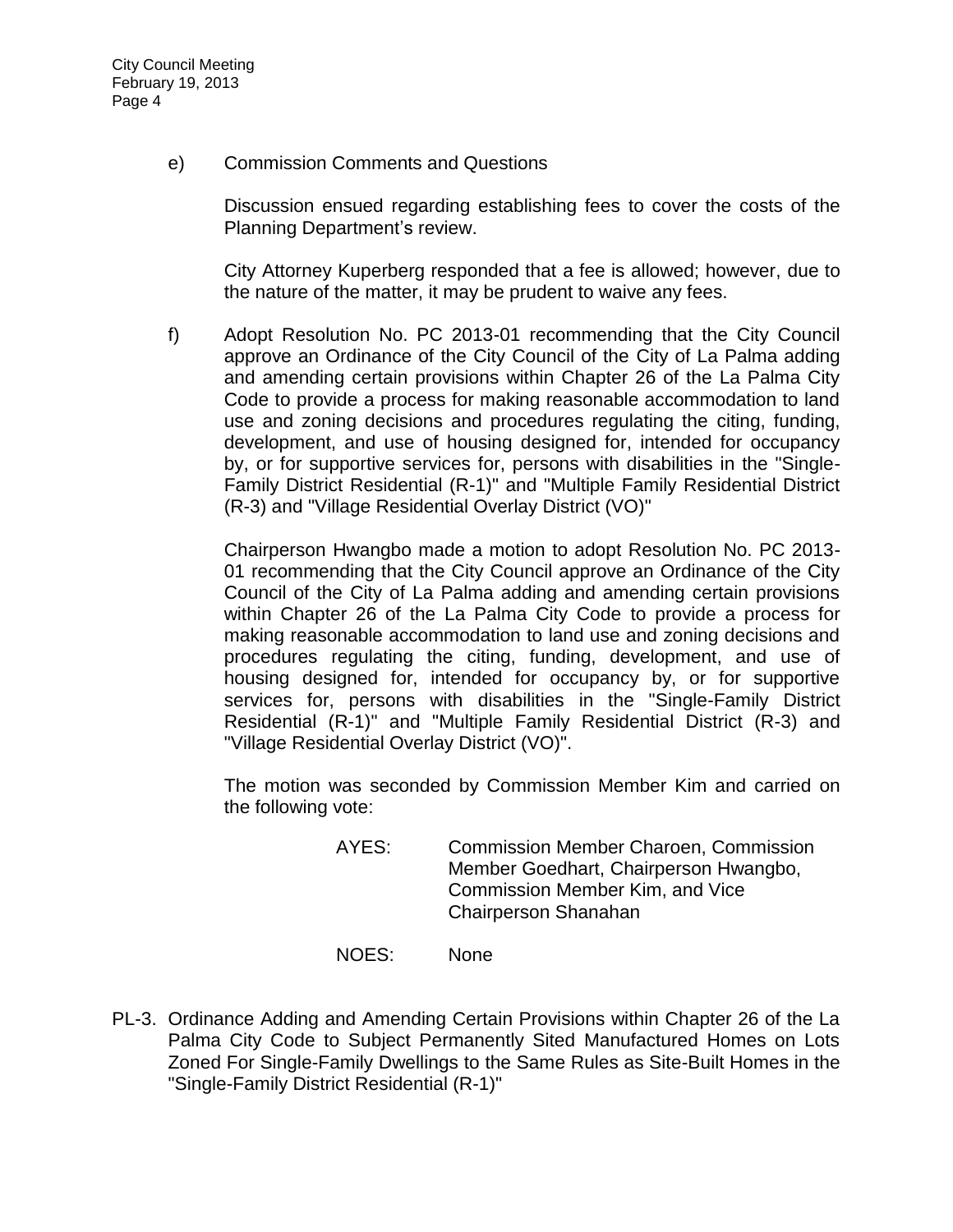- a) [Chairperson Hwangbo opened the Public Hearing at 7:18 p.m.](http://lapalma.granicus.com/MediaPlayerFrameHandler.php?view_id=&clip_id=722&meta_id=93478)
- b) [Associate Planner Hutter gave the Staff Report.](http://lapalma.granicus.com/MediaPlayerFrameHandler.php?view_id=&clip_id=722&meta_id=93479)
- c) [Public Input](http://lapalma.granicus.com/MediaPlayerFrameHandler.php?view_id=&clip_id=722&meta_id=93480)

Kevin Sequeira, 7791 Inwood Lane, addressed the City Council regarding the proposed Ordinance.

- d) [Chairperson Hwangbo closed the Public Hearing at](http://lapalma.granicus.com/MediaPlayerFrameHandler.php?view_id=&clip_id=722&meta_id=93481) 7:27 p.m.
- e) [Commission Comments and Questions](http://lapalma.granicus.com/MediaPlayerFrameHandler.php?view_id=&clip_id=722&meta_id=93482)

Discussion ensued regarding the proposed Ordinance and State legislation.

f) Adopt Resolution No. PC 2013-02 recommending that the City Council approve an Ordinance of the City Council of the City of La Palma adding and amending certain provisions within Chapter 26 of the La Palma City Code to subject permanently sited manufactured homes on lots zoned for single-family dwellings to the same rules as site-built homes in the "Single-Family District Residential (R-1)"

Chairperson Hwangbo made a motion to adopt Resolution No. PC 2013- 02 recommending that the City Council approve an Ordinance of the City Council of the City of La Palma adding and amending certain provisions within Chapter 26 of the La Palma City Code to subject permanently sited manufactured homes on lots zoned for single-family dwellings to the same rules as site-built homes in the "Single-Family District Residential (R-1)"

The motion was seconded by Commission Member Kim and carried on the following vote:

- AYES: Commission Member Charoen, Commission Member Goedhart, Chairperson Hwangbo, Commission Member Kim, and Vice Chairperson Shanahan
- NOES: None

## REGULAR ITEMS

None Scheduled.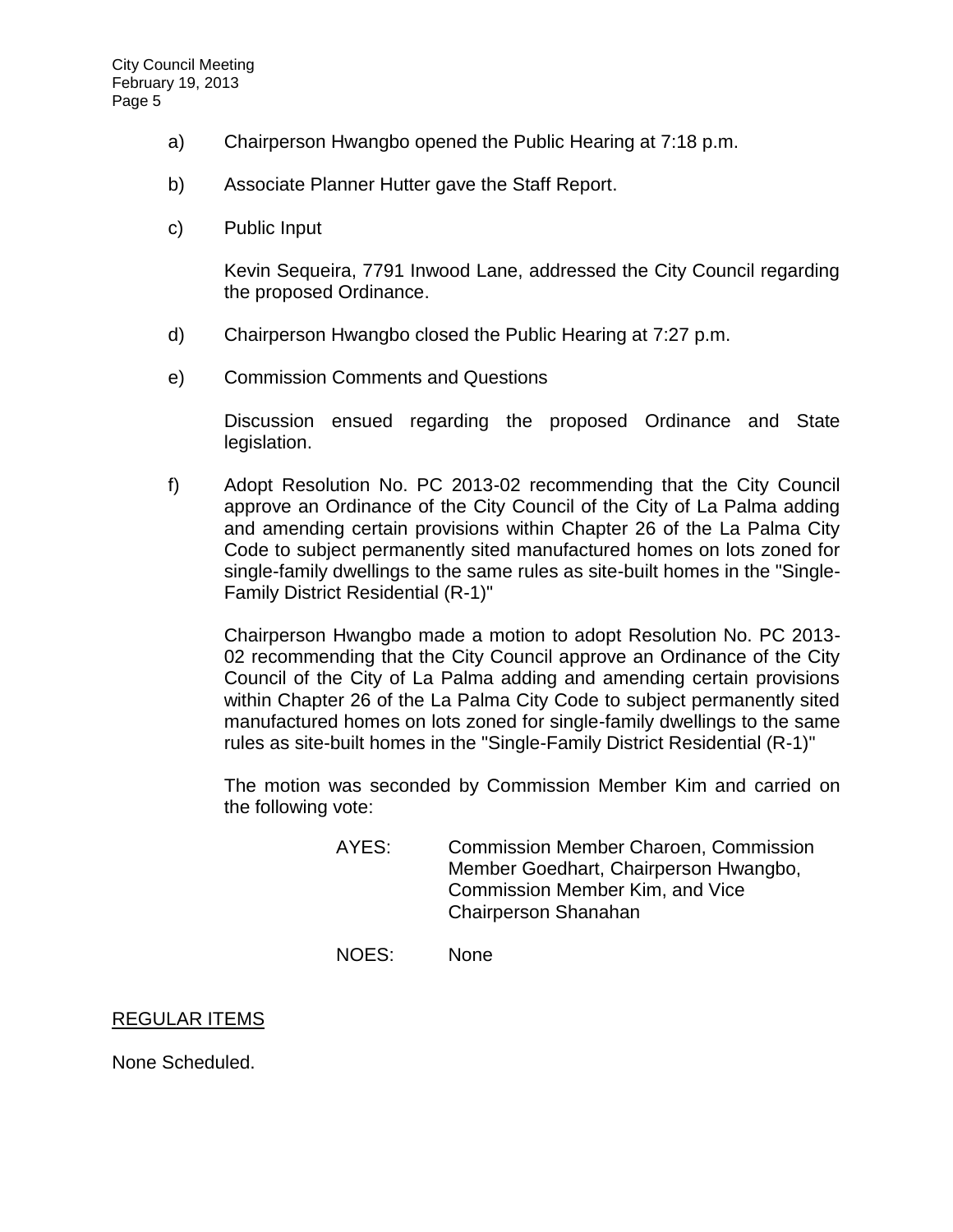# [ADJOURN THE PLANNING COMMISSION AND RECONVENE AS THE CITY](http://lapalma.granicus.com/MediaPlayerFrameHandler.php?view_id=&clip_id=722&meta_id=93495)  [COUNCIL AT](http://lapalma.granicus.com/MediaPlayerFrameHandler.php?view_id=&clip_id=722&meta_id=93495) 7:29 P.M.

## [CONSENT CALENDAR](http://lapalma.granicus.com/MediaPlayerFrameHandler.php?view_id=&clip_id=722&meta_id=93496)

1. Waive the Reading of All Ordinances

Waive the reading of all Ordinances in their entirety and read by title only.

2. Approval of Council Minutes

Approve the Minutes of the January 2, 2013, January 8, 2013, January 28, 2013, and February 11, 2013, Special Meetings of the La Palma City Council and the Minutes of the February 5, 2013, Regular Meeting of the La Palma City Council.

3. Approval of Register of Demands

Adopt Resolution No. 2013-09 approving the Register of Demands for February 19, 2013.

5. Assignment of Hogle-Ireland, Inc. Contract for Planning Services to Moore Iacofano Goltsman, Inc.

Approve and authorize the Mayor to execute the assignment of the Agreement for consultant services with Hogle-Ireland, Inc. to Moore Iacofano Goltsman, Inc.

Council Member Charoen made a motion to approve Consent Calendar Items 1, 2, 3, and 5.

The motion was seconded by Council Member Kim and carried on the following vote:

AYES: Council Member Charoen, Council Member Goedhart, Mayor Hwangbo, Council Member Kim, and Mayor Pro Tem Shanahan

NOES: None

## ITEMS PULLED FROM CONSENT CALENDAR

4. [Award of Contract to Cinbad Industry, Inc. for Construction Services for the](http://lapalma.granicus.com/MediaPlayerFrameHandler.php?view_id=&clip_id=722&meta_id=93503)  [Renovation of the Community Center Floors at Central Park, City Project No.](http://lapalma.granicus.com/MediaPlayerFrameHandler.php?view_id=&clip_id=722&meta_id=93503) 12- [BLDG-04](http://lapalma.granicus.com/MediaPlayerFrameHandler.php?view_id=&clip_id=722&meta_id=93503)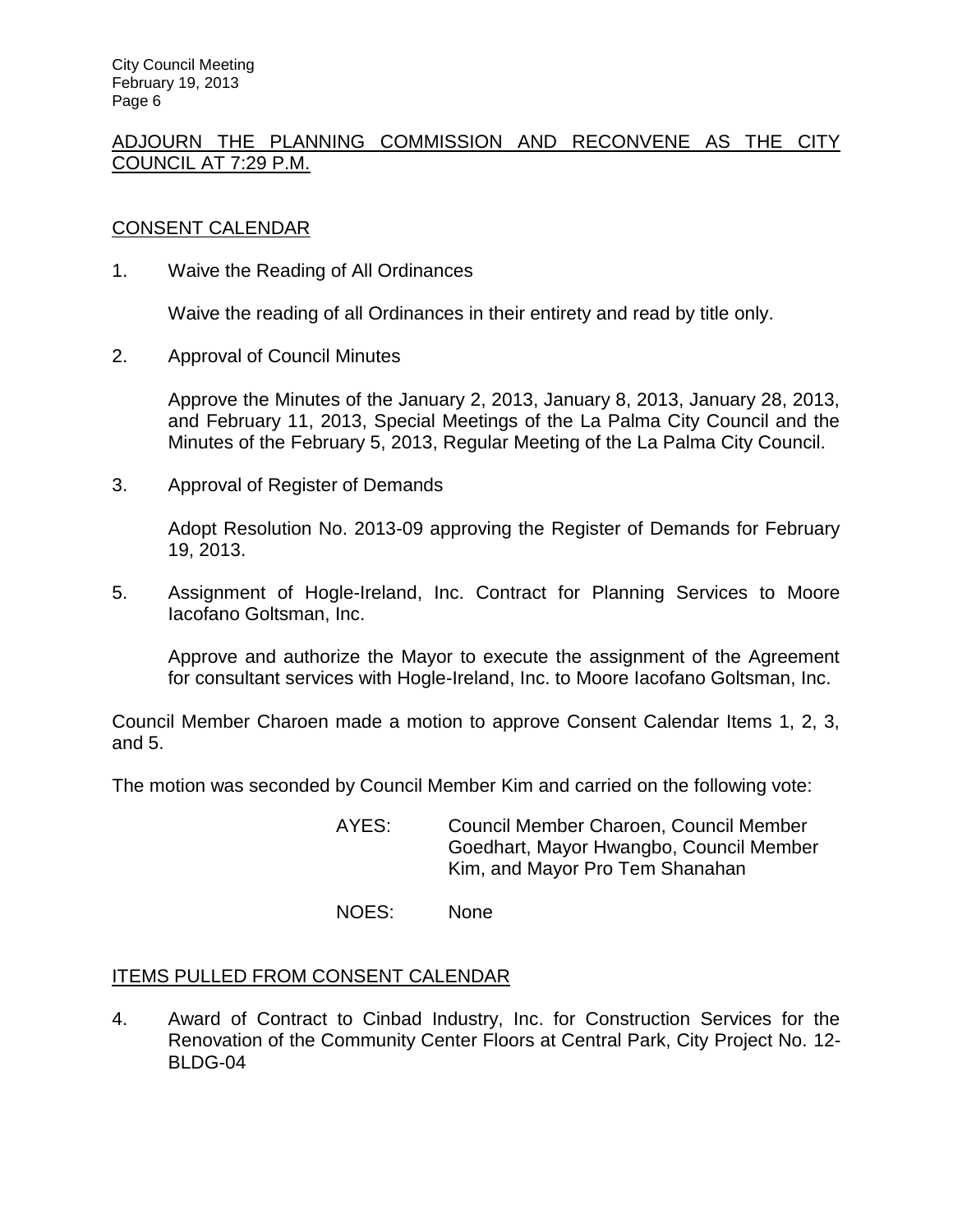The item was pulled in order to receive a Staff Report and have a discussion on the item.

Public Works Director Moneda gave the Staff Report.

Discussion ensued regarding the renovation of the Community Center floors.

Public Comment:

The following individuals addressed the City Council regarding the proposed flooring project:

Larry Herman, 5122 Andrew Drive.

Kevin Sequeira, 7791 Inwood Lane.

Further discussion ensued regarding the renovation of the Community Center floors, cost savings if the entire project were not completed, and a request for the bid outcomes on each Community Center room.

Mayor Hwangbo called for a short recess at 7:52 p.m.

Mayor Hwangbo reconvened the City Council at 7:56 p.m. with all members present.

Public Works Director Moneda reported that the Royal Palm Room and Lobby floor replacement would be \$51,706 including the 15% contingency.

Further discussion ensued regarding the renovation of the Community Center floors, and the potential liabilities if the floor is left in its current condition.

Award a contract in the amount of \$66,482.61 to Cinbad Industry, Inc. for construction services for the renovation of the Community Center floors at Central Park, City Project No. 12-BLDG-04.

Mayor Pro Tem Shanahan made a motion to approve the Award of Contract to Cinbad Industry, Inc. for Construction Services for the Renovation of the Community Center Floors at Central Park, City Project No. 12-BLDG-04.

The motion was seconded by Council Member Charoen.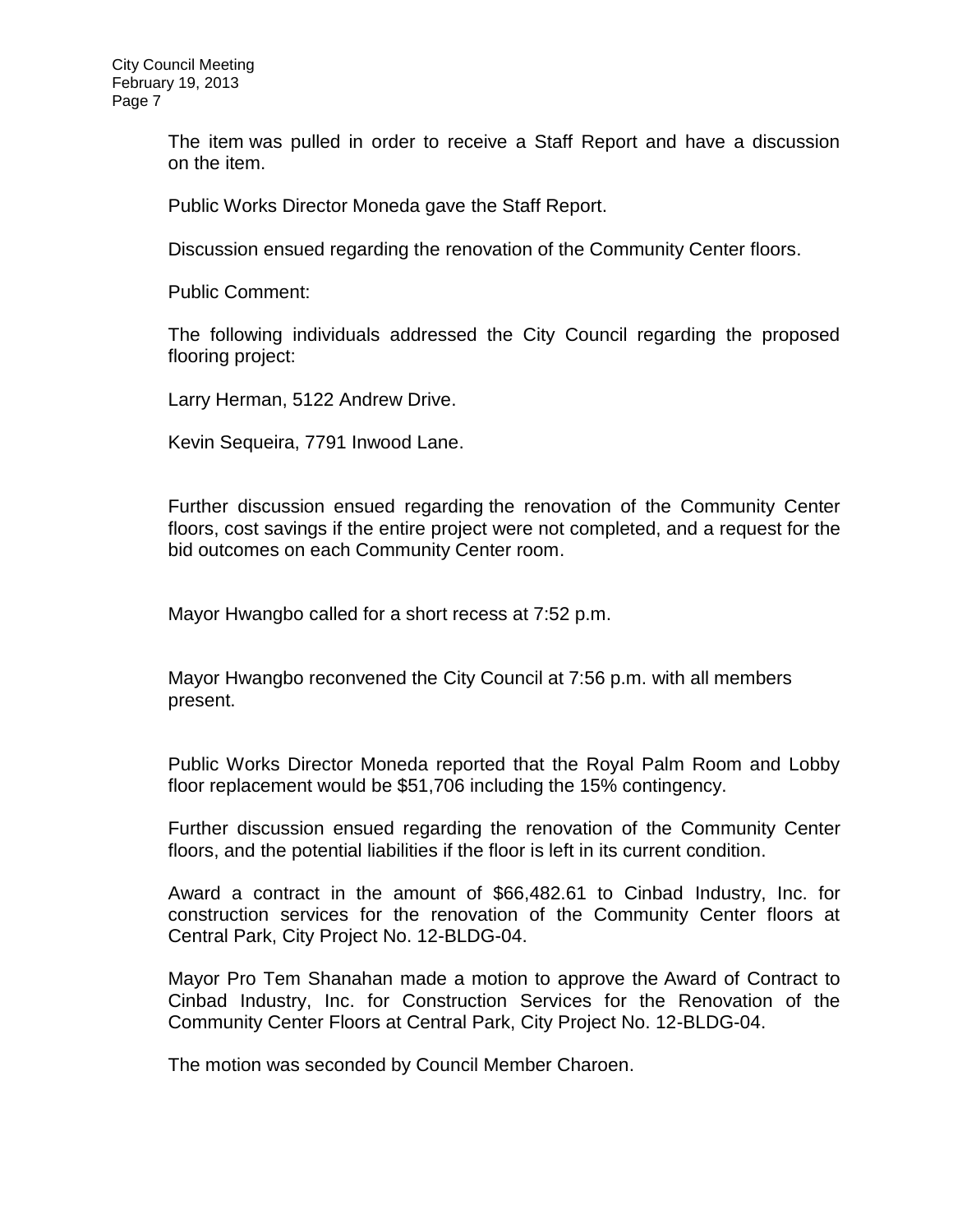Council Member Goedhart noted that he would not support the item because that there are other alternatives that do not include the replacement of the entire Community Center flooring.

The motion carried on the following vote:

| AYES: | Council Member Charoen, Mayor Hwangbo,<br>Council Member Kim, and Mayor Pro Tem<br>Shanahan |
|-------|---------------------------------------------------------------------------------------------|
| NOES: | <b>Council Member Goedhart</b>                                                              |

## [PUBLIC HEARINGS](http://lapalma.granicus.com/MediaPlayerFrameHandler.php?view_id=&clip_id=722&meta_id=93521)

6. [Adoption of Updated User Fee Schedule, Continuance of Public Hearing](http://lapalma.granicus.com/MediaPlayerFrameHandler.php?view_id=&clip_id=722&meta_id=93522) 

Finance Director Solorza gave the Staff Report

- a) [Mayor Hwangbo opened the Public Hearing at 8:25 p.m.](http://lapalma.granicus.com/MediaPlayerFrameHandler.php?view_id=&clip_id=722&meta_id=93523)
- b) [Public Input](http://lapalma.granicus.com/MediaPlayerFrameHandler.php?view_id=&clip_id=722&meta_id=93524)

No members of the public wished to speak.

Council Comments and Questions:

Discussion ensued regarding continuing the item until more study has been conducted.

City Attorney Kuperberg offered that the City Council could continue the public hearing to a later date in order to meet the noticing requirements.

c) Continue Public Hearing to March 5, 2013

By consensus, the City Council agreed to continue the item to the March 5, 2013, City Council meeting.

Larry Herman, 5122 Andrew Drive, addressed the City Council to request that the audience be supplied with copies of the items being studied.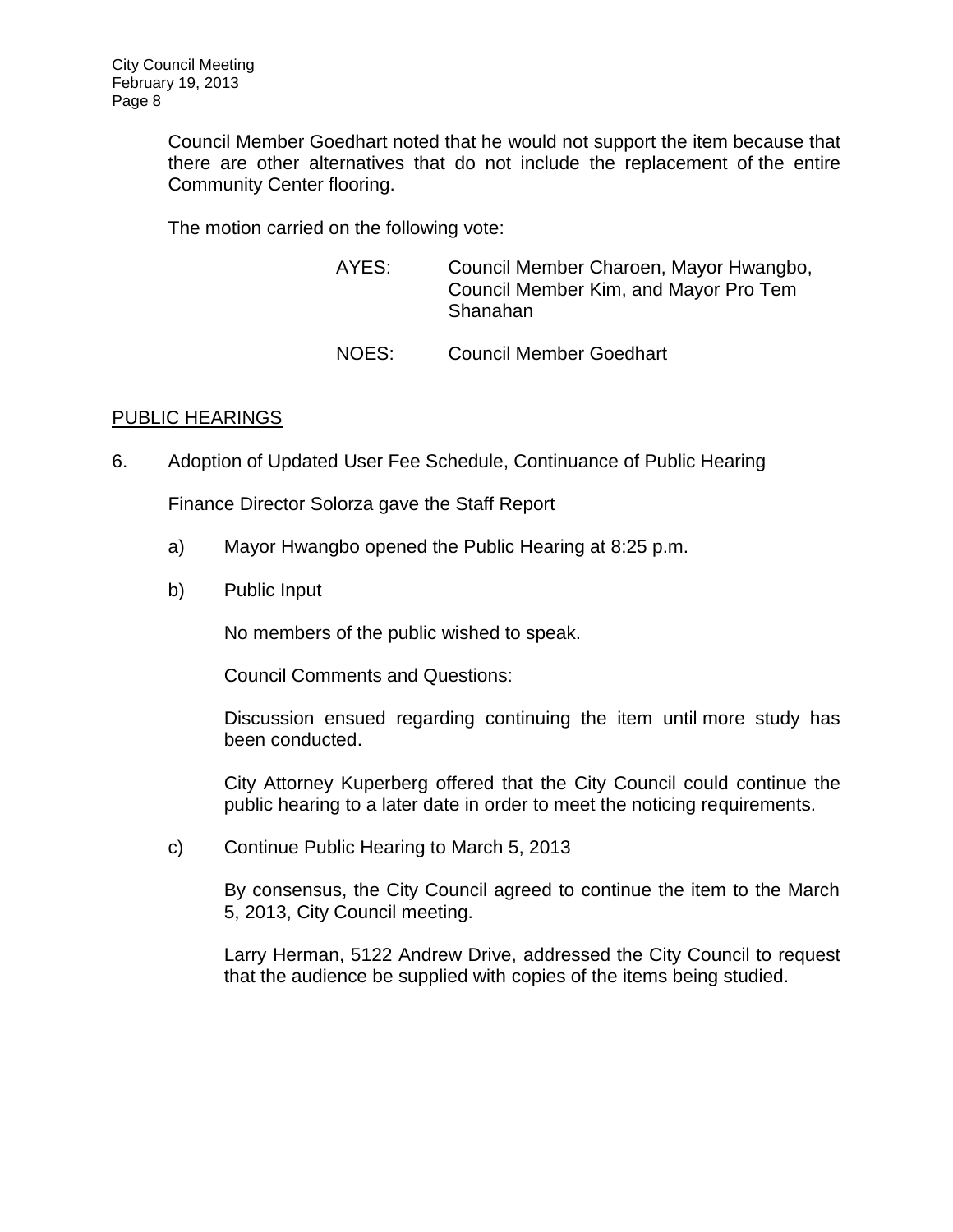#### [REGULAR ITEMS](http://lapalma.granicus.com/MediaPlayerFrameHandler.php?view_id=&clip_id=722&meta_id=93530)

- 7. [2014-2021 Update of the City's Housing Element](http://lapalma.granicus.com/MediaPlayerFrameHandler.php?view_id=&clip_id=722&meta_id=93531) 
	- a) [Associate Planner Hutter introduced the item and Laura Stetson, MIG-](http://lapalma.granicus.com/MediaPlayerFrameHandler.php?view_id=&clip_id=722&meta_id=93532)[Hogel Ireland Principal, gave the detailed presentation.](http://lapalma.granicus.com/MediaPlayerFrameHandler.php?view_id=&clip_id=722&meta_id=93532)
	- b) [Public Input](http://lapalma.granicus.com/MediaPlayerFrameHandler.php?view_id=&clip_id=722&meta_id=93533)

No members of the public wished to speak.

c) [Council Comments and Questions](http://lapalma.granicus.com/MediaPlayerFrameHandler.php?view_id=&clip_id=722&meta_id=93534) 

Discussion ensued regarding the updated 2013 Draft Housing Element; and that the City risks lawsuits if it does not comply with State mandates.

d) Authorize Staff to submit the updated 2013 Draft Housing Element to the California Department of Housing and Community Development for review.

Council Member Goedhart made a motion to approve and authorize Staff to submit the updated 2013 Draft Housing Element to the California Department of Housing and Community Development for review.

The motion was seconded by Mayor Hwangbo and carried on the following vote:

> AYES: Council Member Charoen, Council Member Goedhart, Mayor Hwangbo, Council Member Kim, and Mayor Pro Tem Shanahan

NOES: None

Mayor Hwangbo called for a short recess at 9:03 p.m.

Mayor Hwangbo reconvened the City Council at 9:10 p.m. with all members present.

8. [Long-Term Capital Improvement Program \(CIP\) Funding Plan](http://lapalma.granicus.com/MediaPlayerFrameHandler.php?view_id=&clip_id=722&meta_id=93536) 

Review the long-term (ten year) Capital Improvement Plan (CIP) projected project and funding plan and provide feedback on the projected use of various funding sources to meet the City's long-term infrastructure needs. City Council feedback will help Staff in finalizing the CIP as part of the budget process. Formal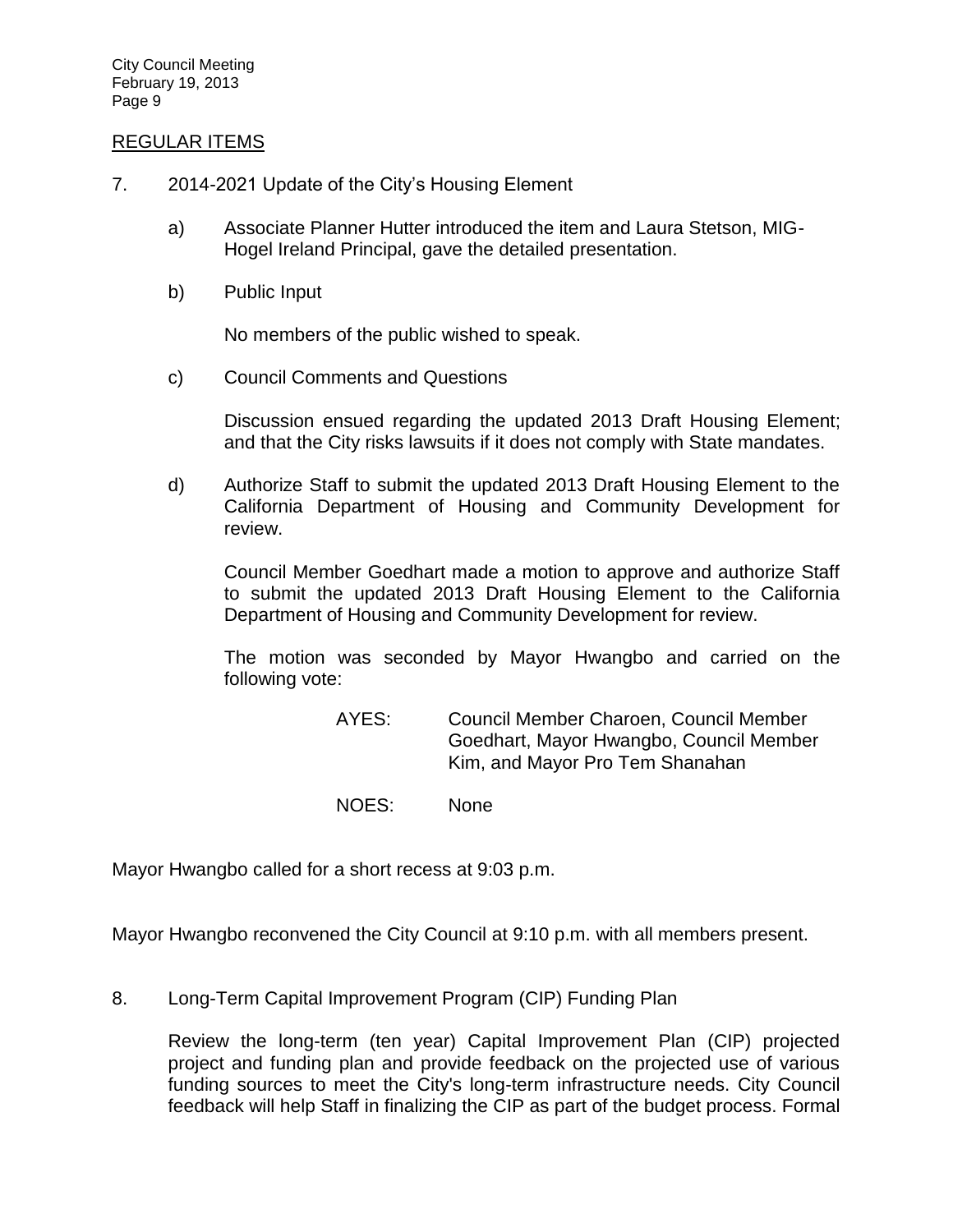presentation of the CIP will occur as part of the regular Fiscal Year 2013-14 budget development process (April) with anticipated adoption occurring in June.

Finance Director Solorza and Public Works Director Moneda gave the Staff Report.

Council Comments and Questions:

Discussion ensued regarding the long-term CIP projected project and funding plan; various components of the plan, and a need to re-evaluate the Park Master Plan.

The City Council received and filed the report.

- 9. [Second Quarter Operating Report and Mid Year Budget Adjustments, Fiscal](http://lapalma.granicus.com/MediaPlayerFrameHandler.php?view_id=&clip_id=722&meta_id=93539)  [Year 2012-13](http://lapalma.granicus.com/MediaPlayerFrameHandler.php?view_id=&clip_id=722&meta_id=93539) 
	- a) Receive the presentation on the Second Quarter Operating Report

Finance Director Solorza gave the Staff Report

Discussion ensued regarding the Second Quarter Operating Report and Mid Year Budget Adjustments for Fiscal Year 2012-13; the proposed funding for a "Citizen Outreach Survey;" and the enhanced reporting on Council Goals.

b) Approve a Resolution amending the Fiscal Year 2012-13 Budget to adjust certain Department and Program budgets which do not increase total appropriations as outlined in Exhibit A to Attachment 4

Council Member Kim made a motion to adopt Resolution No. 2013-10 amending the Fiscal Year 2012-13 Budget to adjust certain Department and Program budgets which do not increase total appropriations as outlined in Exhibit A to Attachment 4 excluding the \$10,000 funding for the Citizen Outreach Survey.

The motion was seconded by Mayor Pro Tem Shanahan and carried on the following vote:

- AYES: Council Member Charoen, Council Member Goedhart, Mayor Hwangbo, Council Member Kim, and Mayor Pro Tem Shanahan
- NOES: None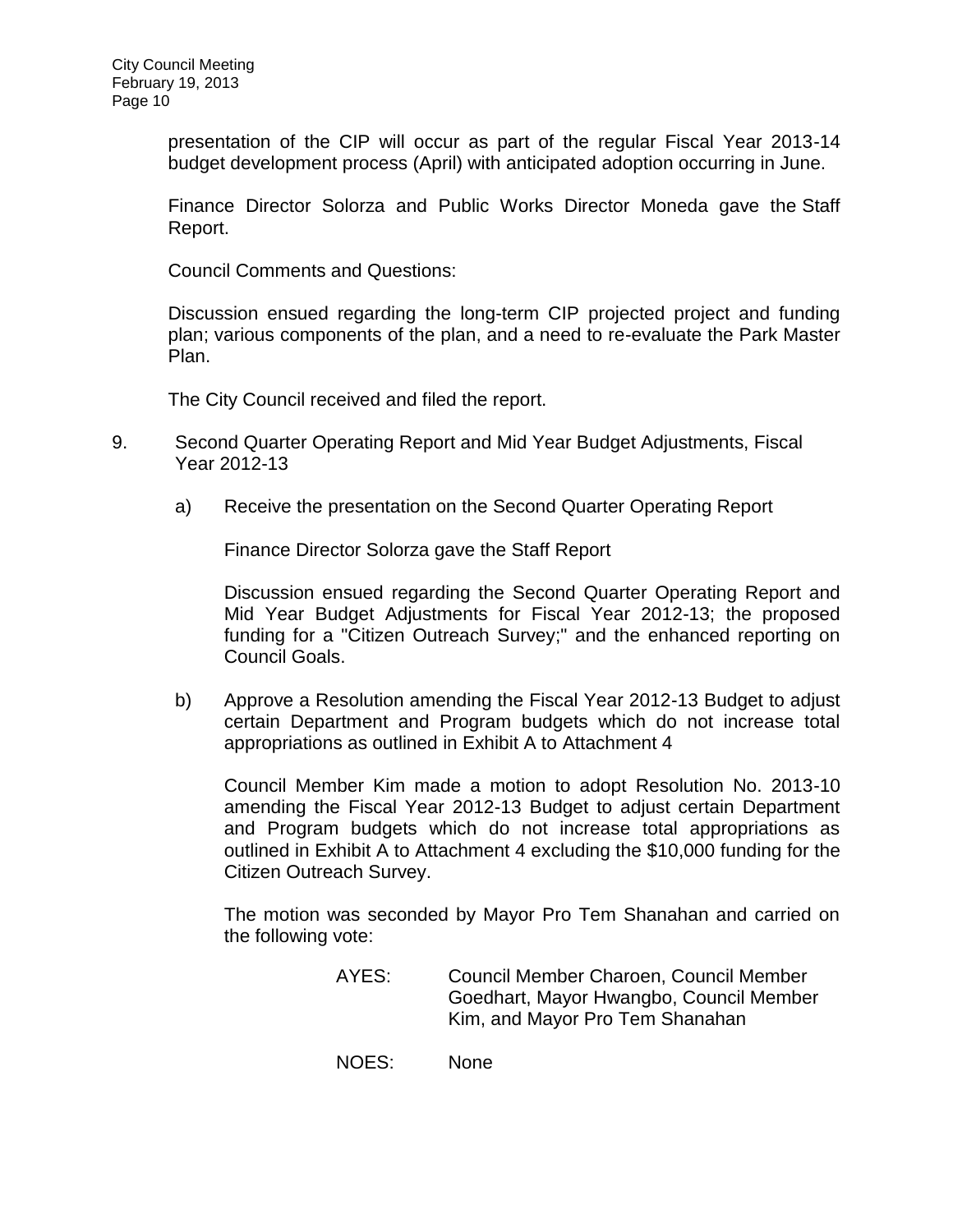10. [Financial Strategy Engagement/Outreach Plan](http://lapalma.granicus.com/MediaPlayerFrameHandler.php?view_id=&clip_id=722&meta_id=93543) 

City Manager Volmert gave the Staff Report

Public Input

Kevin Sequeira, 7791 Inwood Lane, addressed the City Council regarding finding a way to report how sales tax would be impacted if residents purchased products/services from La Palma versus outside the City; finding other alternatives to reach out to the older adult community who aren't computer savvy; and utilizing the news-blasts technology through the City's website.

a) Provide direction regarding the draft plan; and

Discussion ensued regarding the draft Financial Strategy Engagement/Outreach Plan; the use of "Smart Phone" applications and social media technology; a community outreach survey; town hall meetings; and newsletters.

- b) Adopt the draft plan, with or without amendments; or alternatively
- c) Bring the draft plan back for adoption at a later meeting, incorporating feedback

By consensus, the City Council directed Staff to conduct more research regarding the proposed comprehensive outreach survey and asked that the survey be cost efficient.

Council Member Goedhart commented that he had concerns regarding the plan and did not support it.

City Manager Volmert commented that the key audience will define the strategy of the survey and without that, Staff cannot move forward with the survey project.

Further discussion ensued regarding directing Staff to follow through with the research for the survey; include how much Staff time is involved; and to include what outreach efforts are not currently being utilized now.

## [COUNCILMEMBER AB1234 REPORTS, REPORTS FROM CITY-AFFILIATED](http://lapalma.granicus.com/MediaPlayerFrameHandler.php?view_id=&clip_id=722&meta_id=93574)  [COMMITTEES, AND COUNCIL REMARKS](http://lapalma.granicus.com/MediaPlayerFrameHandler.php?view_id=&clip_id=722&meta_id=93574)

**Mayor Pro Tem Shanahan** attended the State of the County Address.

**Council Member Kim** attended the Association of California Cities - Orange County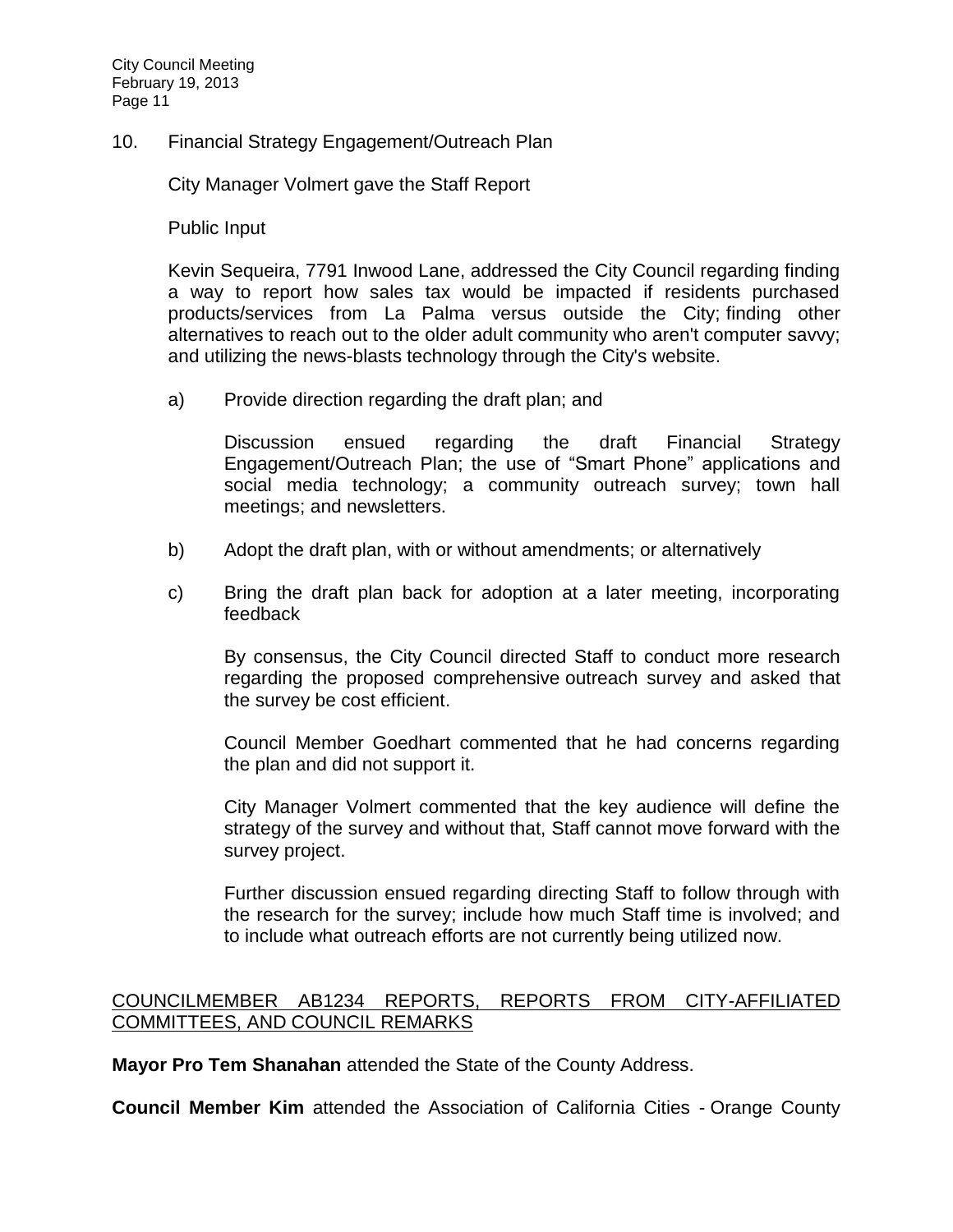(ACC-OC) newly elected officials orientation; the La Palma Neighborhood Watch Appreciation Banquet; the City Council User Fee Study Session; and the Orange County Sanitation District (OCSD) Administration Committee meeting.

**Mayor Hwangbo** asked that Staff request a presentation from OCSD on the proposed fee increase.

**City Manager Volmert** reported that Staff had scheduled a presentation for the March 19, 2013, City Council meeting.

**Council Member Goedhart** attended an Orange County Fire Authority (OCFA) budget meeting.

**Council Member Charoen** attended the User Fee Study Session and plans to attend the upcoming Committee Member interviews.

**Mayor Hwangbo** attended the Cypress School District Oversight Committee meeting; the State of the County Address; the La Palma Neighborhood Watch Appreciation Banquet; the User Fee Study Session; and a League of California Cities Orange County (LOCC-OC) meeting. He reported that Staff had been treated to lunch by one of the local Korean restaurants and requested a status report on the upcoming Chase Bank.

Community Development Director Dumhart responded that Chase Bank should be completed by the end of May. He also commented that the Walmart Neighborhood Market should be completed in that same time frame.

## [CITY MANAGER REMARKS](http://lapalma.granicus.com/MediaPlayerFrameHandler.php?view_id=&clip_id=722&meta_id=93582)

**City Manager Volmert** attended the User Fee Study Session; the La Palma Neighborhood Watch Appreciation Banquet; and the ACC-OC City Manager's meeting.

## [CITY ATTORNEY REMARKS](http://lapalma.granicus.com/MediaPlayerFrameHandler.php?view_id=&clip_id=722&meta_id=93584)

**City Attorney Kuperberg** commented on the problems that cities are having with the Department of Finance in relation to the cities' Successor Agencies; that La Palma is faring better than most California cities in that regards; and the ACC-OC convened a meeting with agency attorneys to discuss and strategize regarding the challenges that the State has implemented.